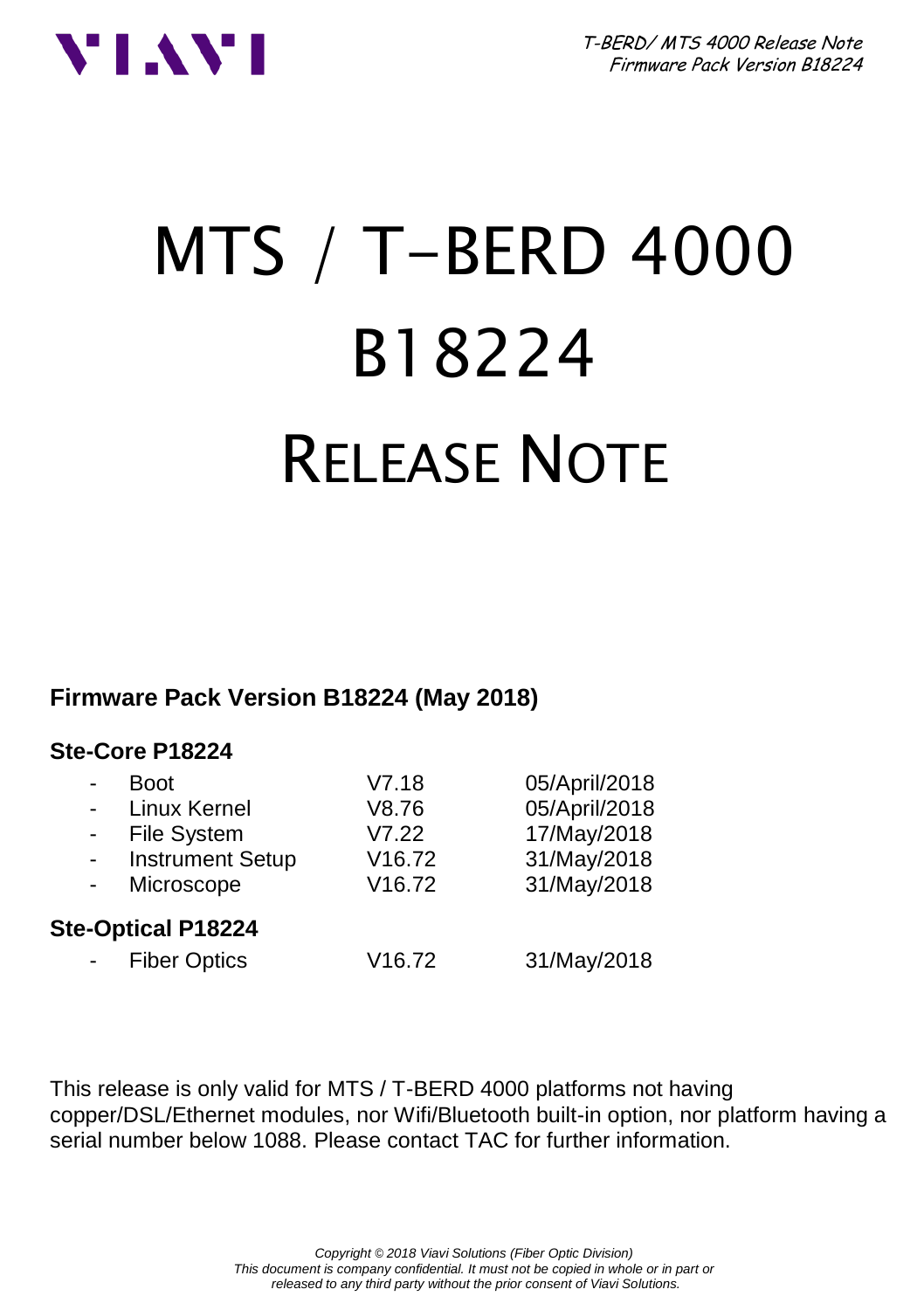

# **CONTENT**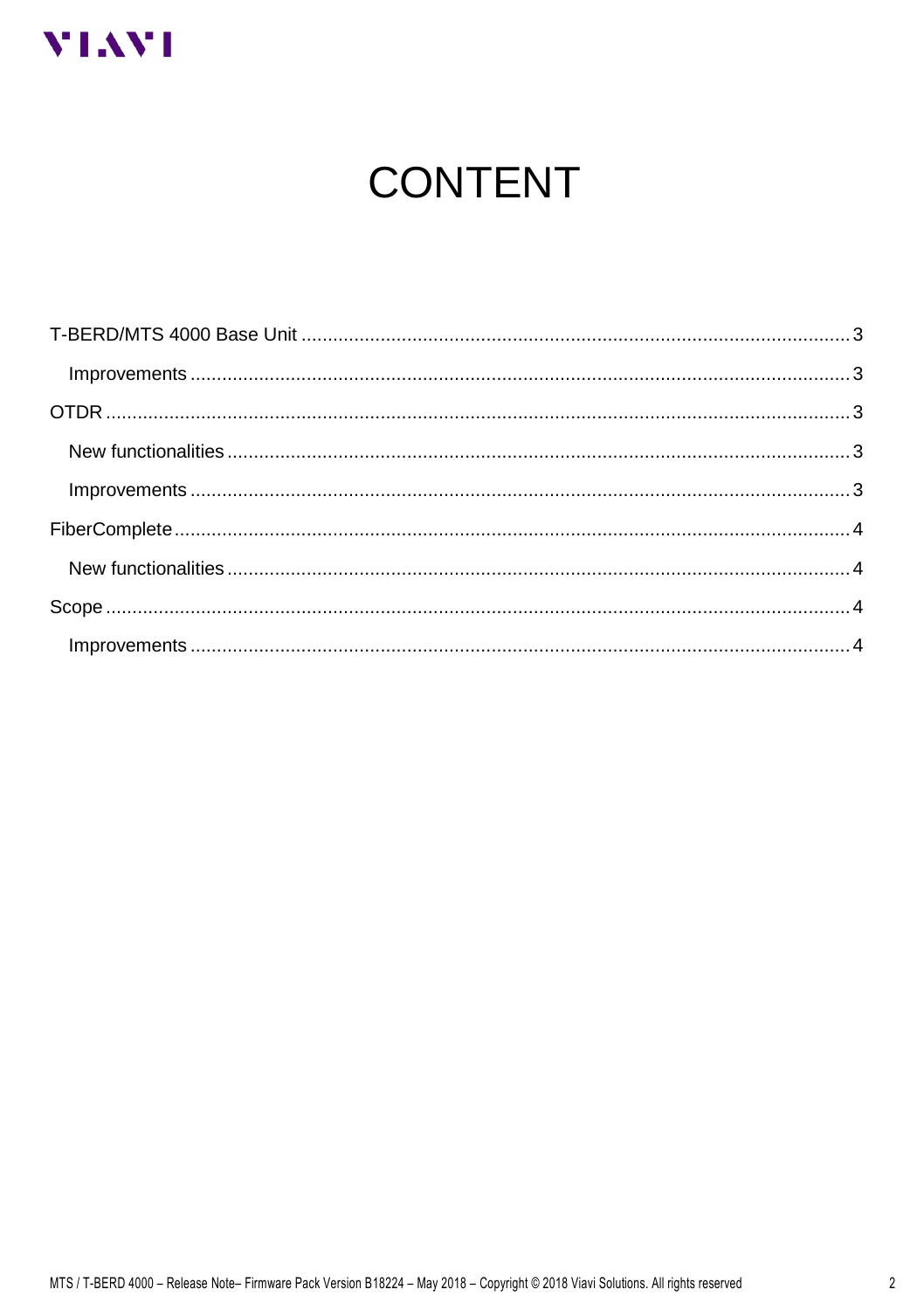# **VIAVI**

## <span id="page-2-0"></span>T-BERD/MTS 4000 Base Unit

#### <span id="page-2-1"></span>*Improvements*

- ➢ Improved Bluetooth pairing
- ➢ Improved management of wifi menu and wifi IP address
- ➢ Improved upgrade management with Japanese language
- ➢ Improved management of Ethernet 100M
- $\triangleright$  Faster access to the given function from the home page
- ➢ Improved management of IPv6 address in static mode
- ➢ Improved proxy management with Ethernet
- ➢ Improved wifi key/password edition

## <span id="page-2-2"></span>**OTDR**

#### <span id="page-2-3"></span>*New functionalities*

- ➢ Ability to provide custom labels on storage information for SmartTest
- ➢ Addition of specific icon stressing connector + bend

#### <span id="page-2-4"></span>*Improvements*

- $\triangleright$  Improved automatic measurements on long distance  $> 14/18$  dB of loss (regression since V15.90)
- ➢ Improved handling of txt report when deleting one trace
- $\triangleright$  SmartTest: Renaming of default configuration files and ability to move to the config directory when selecting a configuration file
- ➢ CWDM and DWDM OTDR module: management of SmartTest mode
- $\triangleright$  DWMD OTDR module: improved management of wavelength selection, as well as channel selection, close to THz and nm values
- ➢ Improved management of ORL alarm when using .CSOR files
- ➢ Improved bend management even with the use of event code
- ➢ Improved SmartTest function
- ➢ Improved real time measurement menu
- ➢ Improved management of manual range
- $\triangleright$  Ability to perform a launch cable measurement and populate the measured distance into the launch cable setup
- $\triangleright$  Improved management of macro when the MTS did not create it and never used any macro before
- ➢ Ability of projects to be stored in extended memory